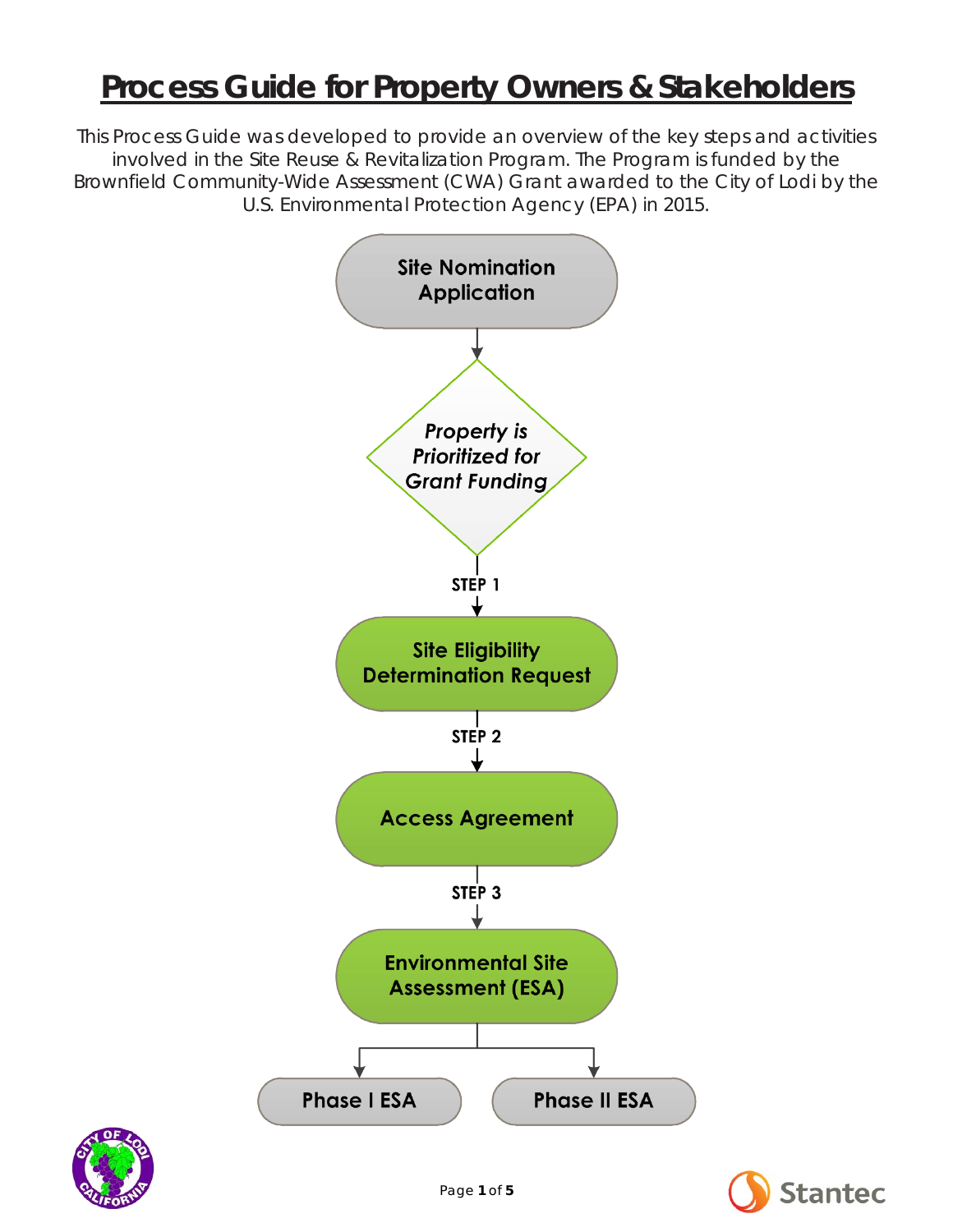# **KEY STEPS**

**Below are descriptions of the site nomination process and key steps that will take place if your application is approved and your property is prioritized for grant funding.**

### **Site Nomination Process**

The information provided on your Site Nomination Application will be reviewed to evaluate owner/ developer interest and to confirm the property meets baseline eligibility criteria. Generally, a property must be underused, potentially impacted and meet the following criteria in order to be considered eligible for grant funding:

- 1) exhibits high potential for redevelopment and/or other community benefit opportunities, and
- 2) is not included on the EPA National Priority "Superfund" List, under a Consent Decree, or targeted for any federal or state enforcement action.

Properties that are nominated and meet the baseline eligibility criteria will be ranked to prioritize those with the greatest need and economic development potential. Once a property is prioritized for funding, it will need to be approved by EPA (Step 1) prior to using grant funds. Below is an overview of key steps involved in the grant process.

### **Step 1: Site Eligibility Determination Request**

The information provided on your Site Nomination Application will be used to prepare a Site Eligibility Determination Request ("ED Request"). The ED Request will be submitted on your behalf to the EPA and/or state environmental agency to obtain approval for using grants funds for Environmental Site Assessment (ESA) activities on your property.

Estimated Timeline: 2-4 weeks

*Note: Please let us know if your request for an ESA is related to due diligence for a property transaction already underway as there may be options to submit an expedited ED Request.*

### **Step 2: Access Agreement**

Step 2 will take place as soon as the ED Request is approved. Prior to initiating ESA activities, we must receive approval from you (in the form of an Access Agreement) for our environmental consultant (Stantec Consulting Services Inc.) to perform ESA activities on your property. (A sample Access Agreement is attached for your review.)

Estimated Timeline: 1-2 weeks

### **Step 3: Environmental Site Assessment (ESA)**

### **PHASE I ESA**

A Phase I ESA is a research study that is intended to gather information to assess the environmental condition of a property and identify potential areas where substances may have been released. A Phase I ESA determines if any recognized environmental conditions ("RECs") exist on the property; however, it does not involve collecting environmental samples to confirm if there are actual impacts to the property from the RECs (if any).



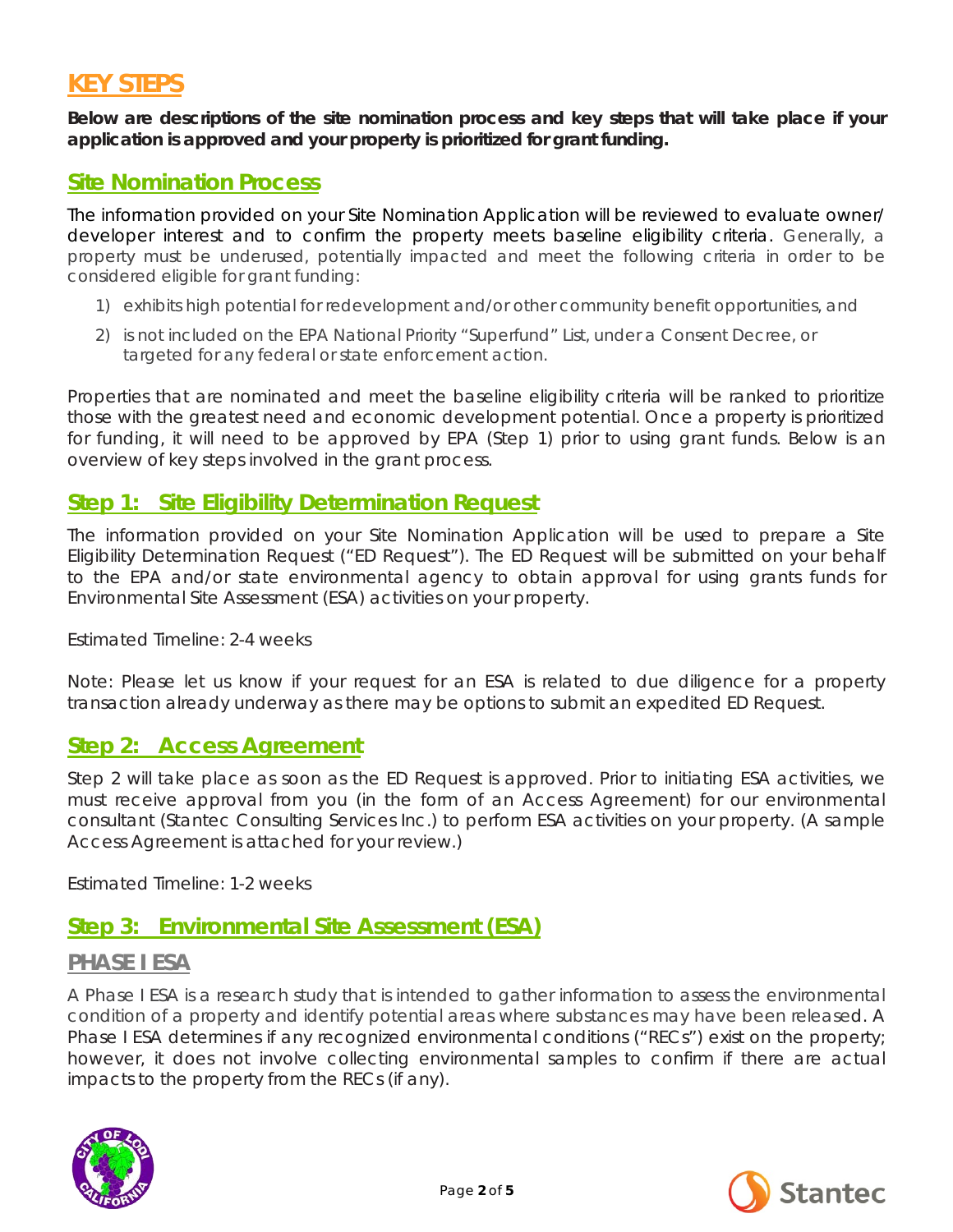Purpose of a Phase I ESA:

- Provides liability protection under the Comprehensive Environmental Response, Compensation and Liability Act (CERCLA).
- Supports property acquisition decisions.
- Assesses potential for hazardous or other substances to have impacted the property.
- Typically required by lenders to secure financing.
- Typically completed within 6 months of commercial or industrial property transactions and bank or SBA loan applications.

Estimated Value: \$5,000 *(Funded by CWA Grant!)* Estimated Timeline: 1-2 months

The scope of work for a Phase I ESA includes two parts:

**Part 1 - Site Visit and Interview (or Survey)**: As soon as the Access Agreement is signed by you, Stantec will schedule a site visit and interview(s) with the property owner, current occupant(s), and/or other authorized representatives who are knowledgeable about the site. Site visits take an average of 2 hours and interviews are generally limited to 30 minutes or less. In situations where an in-person interview is not feasible, Stantec will conduct phone interviews and/or provide a survey form.

**Part 2 – Desktop Study and Report**: Stantec will complete a desktop study of your property that includes review of historical documents and regulatory databases to determine if any potential environmental concerns exist that may impact property reuse. A Phase I ESA Report will be prepared to summarize the findings of the site visit, interviews, and desktop study. A copy of the report will provided to you.

### **NEXT STEPS:**

If *no RECs are identified*, additional action is not necessary.

If *RECs are identified* during the Phase I ESA, Stantec will discuss the findings and provide recommendations for performing a Phase II ESA that confirms if any environmental impacts exist on the property. If a Phase II ESA is recommended and you provide approval for the work, Stantec will discuss the pros and cons associated with the potential outcomes of the Phase II ESA.

### **PHASE II ESA**

A Phase II ESA involves a physical study where environmental samples are collected and analyzed to characterize the type, distribution and extent of substances in the environment (if present).

Purpose of a Phase II ESA:

- Evaluate the findings of a Phase I ESA.
- Determine whether a release has occurred
- Delineate the extent of confirmed contamination.
- Obtain regulatory closure.



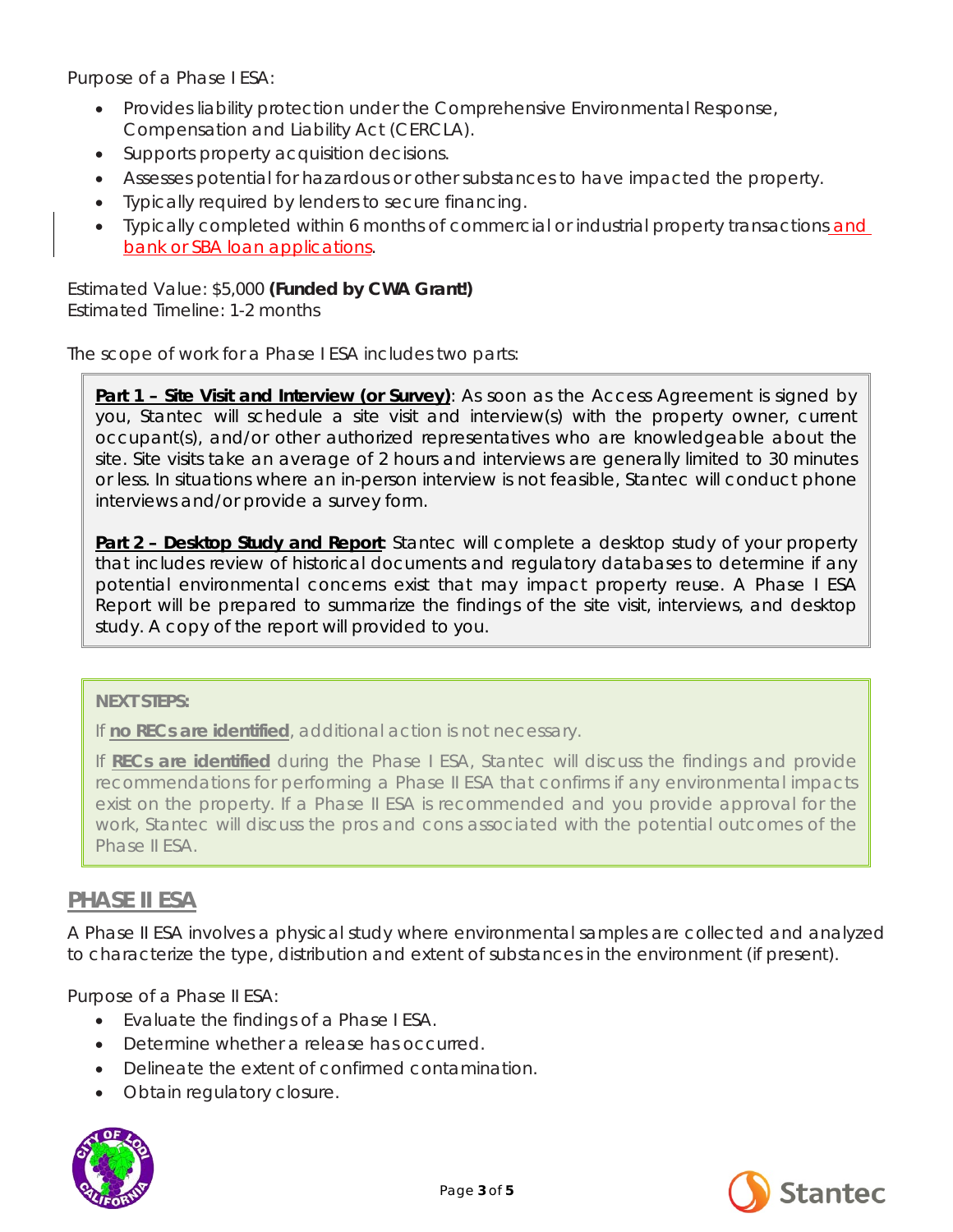Estimated Value: \$20,000 *(Funded by CWA Grant!)* Estimated Timeline: 2-3 months

The scope of work for a Phase II ESA includes two parts:

**Part 1 - Work Plan**: Only when you understand the pros and cons of a Phase II ESA and indicate you would like to move forward, Stantec will prepare and submit a work plan to EPA for review and approval.

**Part 2 – Fieldwork & Report**: After the Work Plan is approved by EPA, environmental samples (i.e. soil and/or groundwater) will be collected and analyzed. The study will characterize the type, distribution and extent of substances (if any) in the environment. A Phase II ESA Report will be prepared to summarize the work performed, analytical results, and conclusions. A copy of the report will be provided to you.

# **FREQUENTLY ASKED QUESTIONS**

### *Who is paying for this work?*

For eligible priority sites, 100% of the costs for the activities described above can be covered by the EPA Brownfield CWA Grant.

### *What are the program timeline and requirements?*

Grant funding is committed until September of 2018 and will be used to conduct ESAs and related activities on eligible sites. Up to 16 Phase I ESAs and 10 Phase II ESAs will be completed.

#### *Will an ESA affect the value of my property?*

No. An ESA will quantify the amount of contamination (if any), but the assessment itself does not affect property value.

### *How can this assistance enhance the value of my property?*

Property values are often affected by uncertainty regarding site history and the financial and legal risks of potential environmental impacts. ESAs allow property owners to quantify the amount of contamination on a property (if any). For properties with little to no contamination, this knowledge may increase marketability. For sites with significant contamination, property owners can realize increased value through cleanup, tax incentives, and reduced liabilities.

#### *Will an ESA trigger a requirement that I take action?*

The program is voluntary. Information collected during a Phase I ESA can be kept confidential and typically is not reported to regulatory agencies. In certain cases, Phase II ESA results may trigger a reporting requirement with the state environmental agency and/or Department of Public Health. If the Phase II ESA identifies environmental impacts above acceptable regulatory levels, the owner may be required to report the results. In most cases (~99%), a Phase II ESA does not trigger EPA involvement or any other type of enforcement action. In unusual situations (~1% of cases), a condition of immediate threat to human health and the environment may trigger reporting. If a Phase II ESA is recommended and you provide approval for the work, Stantec will discuss the pros and cons associated with the potential outcomes of the Phase II ESA.